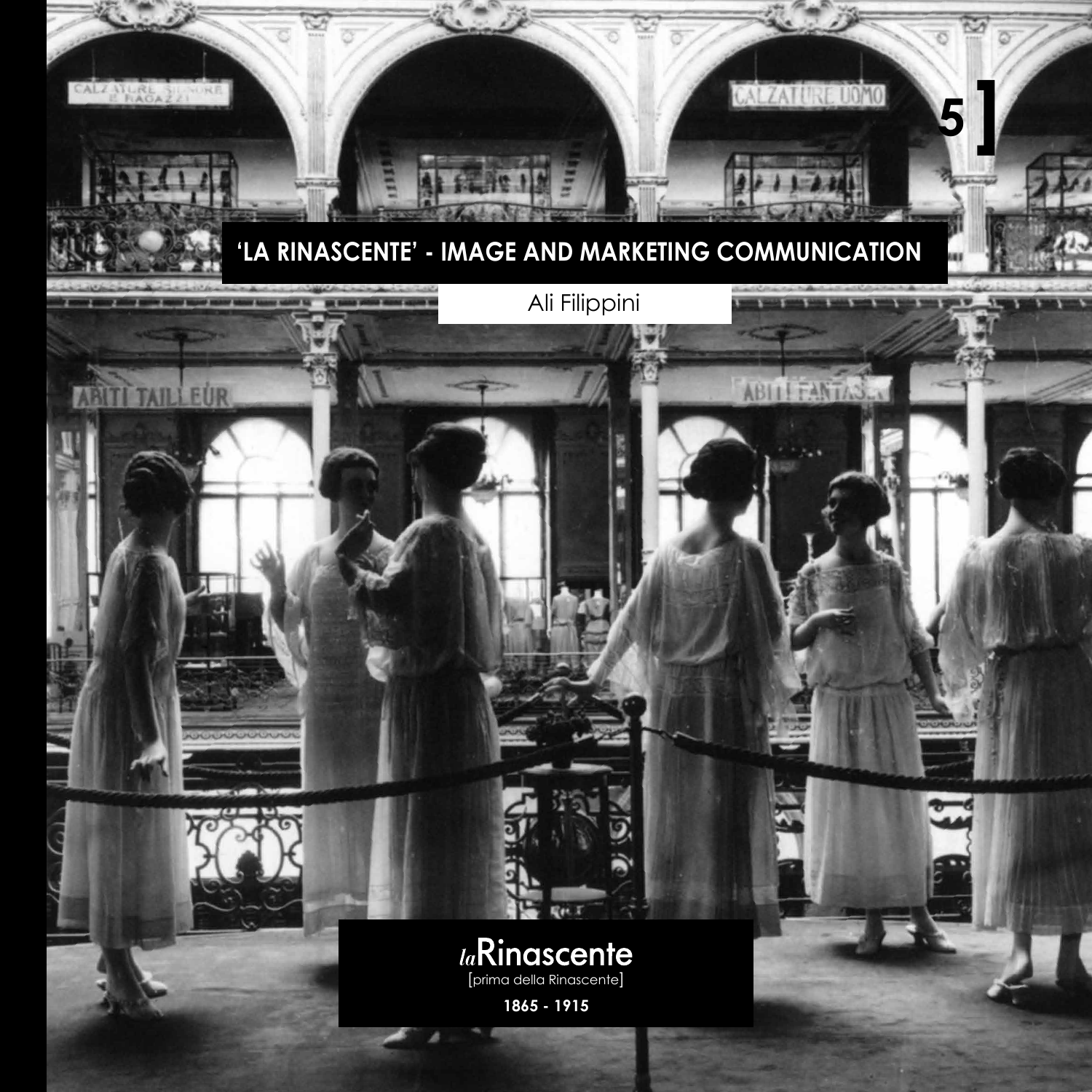What really stood out was the name of the department store (Aux Villes d'Italie) that the brothers Luigi and Ferdinando Bocconi decided to locate inside a former hotel, after having successfully managed a small shop in Via Santa Radegonda for a few years.

taking advantage of the improved network of transportation within and outside the city. Nowadays these catalogues, which were then the new and effective means of communication, represent a precious record and enable us to understand

A name that clearly sounded French and that brought to mind the *grands magasins* of Paris that were already a cultural phenomenon. In this way also Milan, and soon afterwards Rome, came to know the appeal of these new retail spaces.

"Who hasn't seen that splendid hall in English Gothic style that make the *Magasins* of Paris jealous of those in Milan?" this was the comment of the 'L'Illustrazione italiana' that continued by celebrating the assortment of goods: "From the suit that costs 8 liras to the one for 400 liras, from tea towels to the splendid linen tablecloths from Flanders".



Rinascente interiors, Milan, about 1940

the vast assortment of merchandise that the department store handled: from flowers to furniture. So at that time, the department store started to take on the appearance inspired by the new sales model: no longer a single shop, but many different categories of merchandise under a single name and management. Fixed prices, unrestricted entrance and flashy store signs make up the new image of urban retail.

Especially the store windows would become the *trait d'union* between the outside and the space inside, completely redesigned to host new low furniture that allowed

These goods, no longer kept in built-in cupboards, were now displayed in scores at eye level on open shelves that allowed on open and broad view. These same goods were depicted in regularly printed mail-order catalogues: similar to window displays that could be delivered at home, the catalogues were printed and mailed out to places outside Milan

a completely open view. When dark, the windows were spectacularly illuminated (using the same spotlights that were used in theatres, which together with shops played a central part in the implementation of electric illumination in Milan in those years) adding an element of attraction to the overall architecture of a store.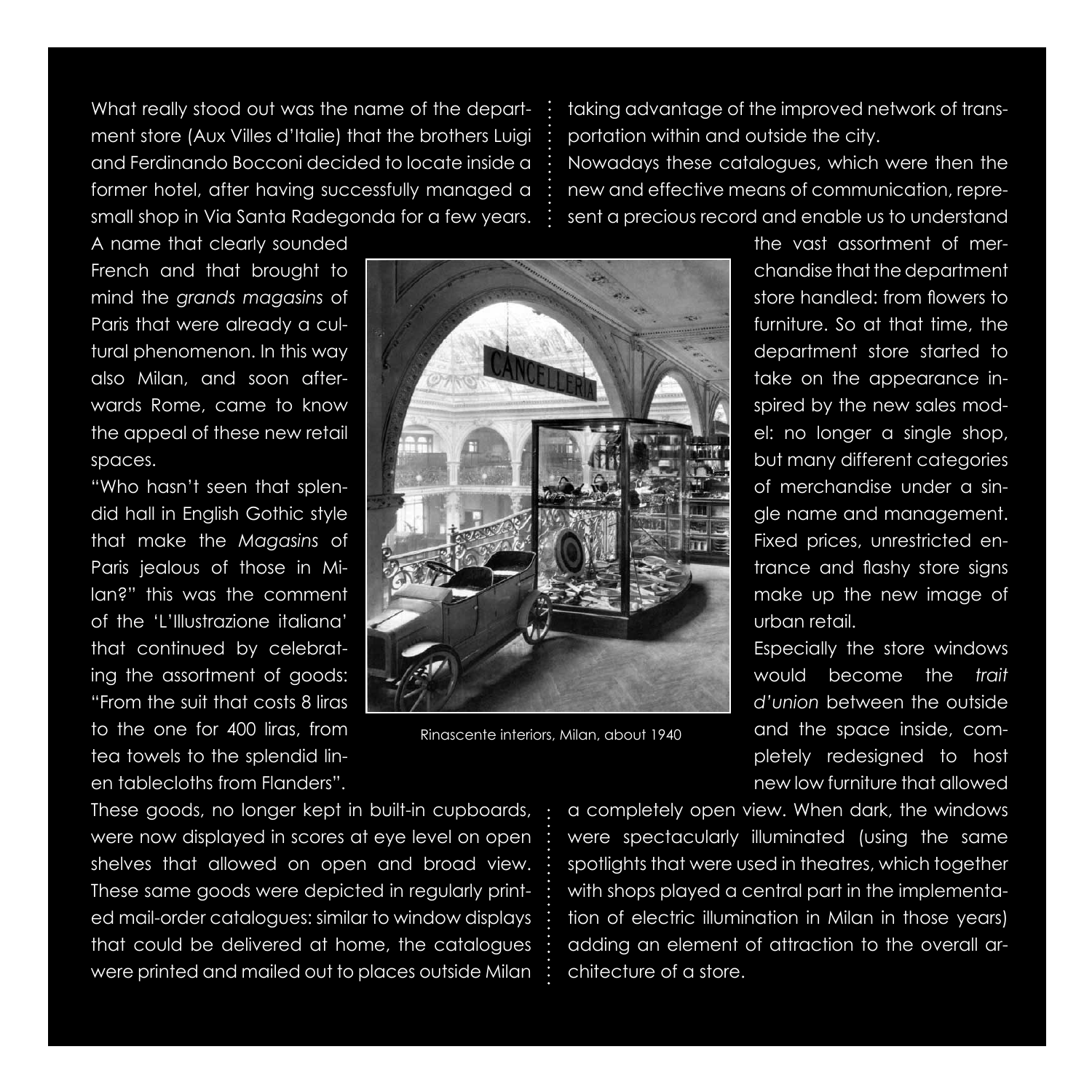The success was such that in 1889, around the same time as the 'Mele' department store opened in Naples, the Bocconi brothers decided to build a new store in Piazza Duomo where the new façade flanked by domed towers, created by the architect

created the fortunate campaigns of the Mele department store) created to advertise *la Rinascente* starting from the early 20s to the 50s: years when the use of images was intensified giving advertising more persuasive power. Even catalogues were re-

Giovanni Giachi, would turn into the first brand image of 'Alle città d'Italia' (as the store was renamed).

With the new ownership, given the advent of Senatore Borletti in 1917, the department store of the Bocconi brothers took on the name coined by Gabriele D'Annunzio: *la Rinascente*. The poster for the inauguration, created by the French illustrator Achille Luciano Mauzan, depicted a stunningly dressed grand lady who is being offered the key to the door of the store on a velvet cushion. As a result, the image of refined elegance of the department store is generated. These were the years in which a lot of attention was given to quality and the search of a style centred on



Achille Luciano Mauzan, la Rinascente inaurates its department store, 1917

designed, structured to highlight images of the goods, described in clear captions and with precise prices and measurements.

In these years Gio Ponti, with Lancia, designed the line of modern furniture Domus Nova and the department store started trying out collaborations with external designers, who were at the heart of its creative and innovative drive after the war.

After the fire of 1918, the new *Rinascente* would rise greater than ever in 1921. "The interior is of striking amplitude, airy and with subtly diffused colours. The gigantic windows made of impeccably curved glass every now and again sparkle with reflected rays of light." Looking at photographs

good taste that was to become the common denominator for all the goods in the store.

Evidence of this are the sophisticated and delicate illustrations that Marcello Dudovich (who had already of the windows from the 1920s, the impression is that of sophisticated elegance: the displays feature compositions with mannequins that make up islands to present goods, showing that the trend for display